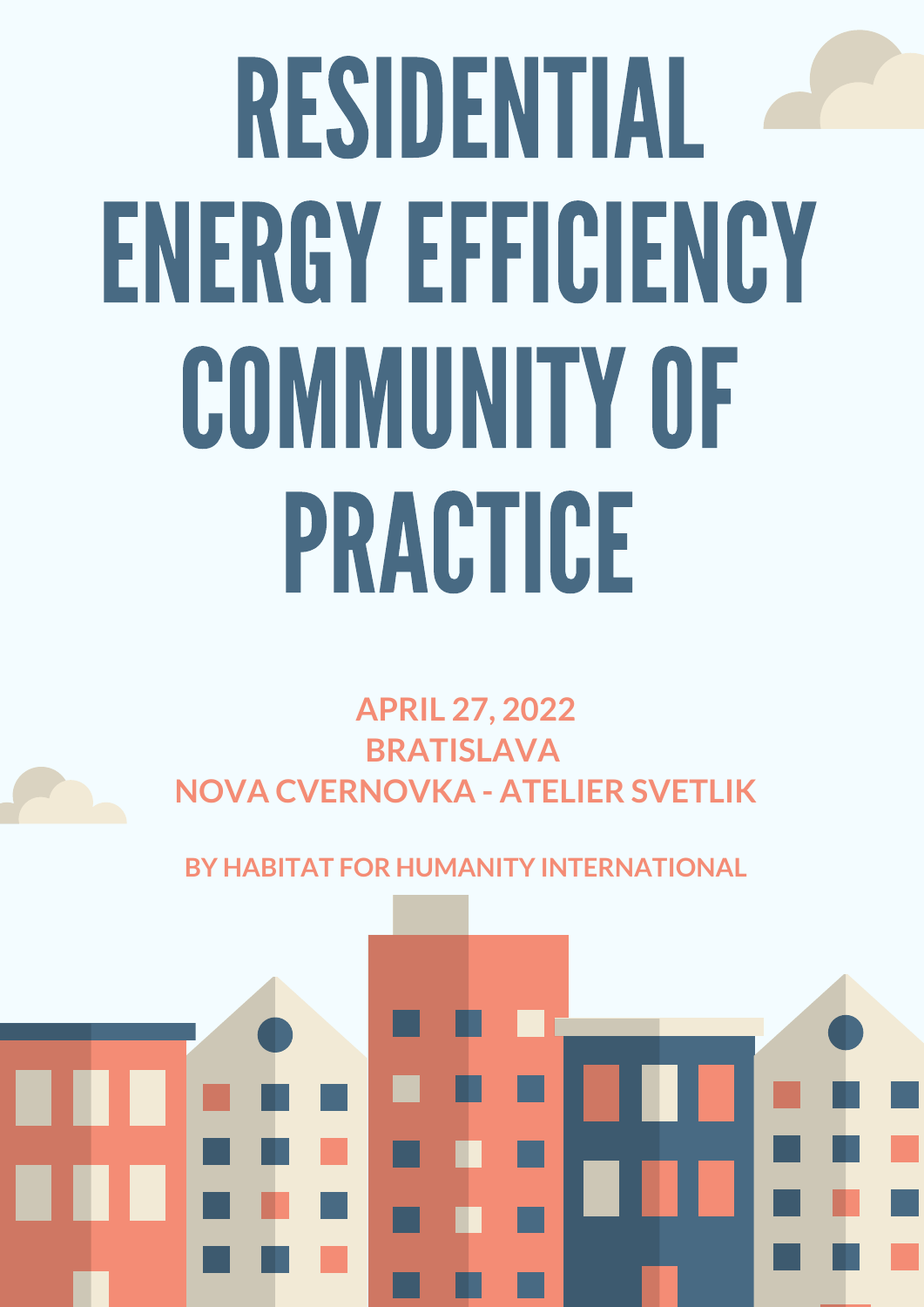# **Agenda**

*9:00-10:00 Transfer from Falkensteiner Hotel to Nova Cvernovka*

# **10:00-10:30 Introduction and getting to know each other**

# **10:30-11:30 Session 1**

- 10:30-11:00 **[GREEN Home](https://nam10.safelinks.protection.outlook.com/?url=https%3A%2F%2Fwww.green-home.org%2Fen%2F&data=05%7C01%7CGSumeghy%40habitat.org%7Cb39c01e27abf48f20c3c08da23998bbe%7Cf8b64cf5161745898e02d3a56ee0792a%7C0%7C0%7C637861439633150131%7CUnknown%7CTWFpbGZsb3d8eyJWIjoiMC4wLjAwMDAiLCJQIjoiV2luMzIiLCJBTiI6Ik1haWwiLCJXVCI6Mn0%3D%7C3000%7C%7C%7C&sdata=ixymQaOTLs7JaMOUI%2FeVBLPhGfL5vDu23eT3BRPyPG4%3D&reserved=0) Project presentation** By Johann Strese, IWO
- 11:00-11:30 **Hungary Energy Poverty Matrix**  By Nora Feldmar, HFH Hungary

# **11:30-11:45 Coffee Break**

#### **11:45-13:15 Session 2**

- 11:45-12:15 **SMAFIN project: Results from national roundtables in Greece, Croatia, Bulgaria, Romania** By Alice Corovessi, INZEB
- 12:15-12:45 **Discussion: The relevance of academic publications to support our policy advocacy work**

By Gyorgy Sumeghy, HFHI

12:45-13:15 **Current housing situation in Ukraine** By Svitlana Slesarenok, OHU

# **13:15-14:00 Lunch Break**